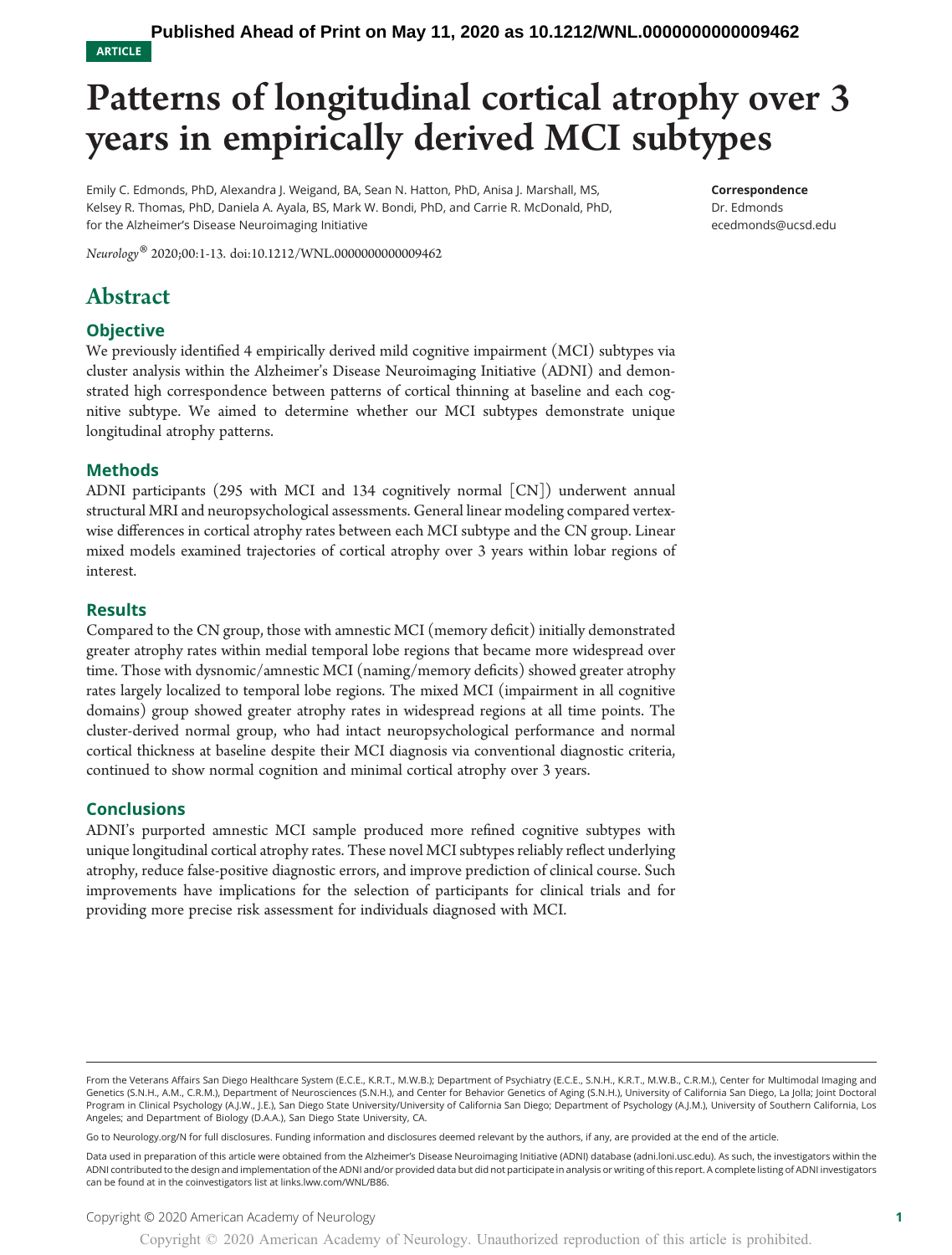## **Glossary**

AD = Alzheimer disease; ADNI = Alzheimer's Disease Neuroimaging Initiative; AVLT = Auditory Verbal Learning Test;  $CDN =$  cluster-derived normal;  $CN =$  cognitively normal;  $MCI =$  mild cognitive impairment;  $NFT =$  neurofibrillary tangle; ROI = region of interest.

The diagnostic criteria for mild cognitive impairment (MCI), as operationalized by large-scale studies such as the Alzheimer's Disease Neuroimaging Initiative (ADNI), include a subjective memory complaint, an objective memory impairment, normal general cognitive functioning, and intact activities of daily living/absence of dementia. $1-5$  This diagnostic method, which focuses exclusively on the amnestic form of MCI and does not consider nonamnestic subtypes,<sup>4</sup> has nonetheless been shown to produce heterogeneous MCI cohorts. In a previous study<sup>6</sup> using data from ADNI's MCI cohort, cluster analysis of participants' neuropsychological test scores identified 4 cognitive subtypes: amnestic MCI (34.9%) with an isolated memory impairment; dysnomic/ amnestic MCI (18.5%) with impairments in language (i.e., confrontation naming) and memory; mixed MCI (12.5%) with memory, language, and attention/executive function deficits; and a cluster-derived normal (CDN) group (34.2%) who, despite meeting ADNI's criteria for MCI diagnosis, demonstrated intact performance on more extensive cognitive testing and normal Alzheimer disease (AD) biomarkers.<sup>6–8</sup>

We previously investigated differences in regional cortical thickness in these 4 empirically derived MCI subtypes and found that the unique patterns of cortical atrophy identified at baseline closely corresponded to the cognitive profile of each subtype. $8$  The current study builds on our prior work by examining whole-brain neocortical atrophy rates within each subtype to determine whether they have prognostic value for improving the prediction of clinical course in MCI.

## **Methods**

Data were obtained from the ADNI database [\(adni.loni.usc.](http://adni.loni.usc.edu) [edu\)](http://adni.loni.usc.edu). ADNI was launched in 2003 by the National Institute on Aging, National Institute of Biomedical Imaging and Bioengineering, Food and Drug Administration, private pharmaceutical companies, and nonprofit organizations. The primary goal of ADNI is to test whether neuroimaging, other biological markers, and clinical and neuropsychological assessment can be combined to measure the progression of MCI and early AD. ADNI is the result of the efforts of many coinvestigators from a range of academic institutions and private corporations, and participants have been recruited from >50 sites across the United States and Canada. Participants in ADNI are between the ages of 55 and 90 years, completed at least 6 years of education, are fluent in English or Spanish, and are free of any significant neurologic disease other than AD. For more information, see [adni-info.org](http://www.adni-info.org).

#### Standard protocol approvals, registrations, and patient consents

The ADNI study was approved by an ethics standards committee on human experimentation at each institution. Written informed consent was obtained from all participants.

#### Data availability

The data are available on request to qualified investigators. The data used for this study are available from the ADNI database ([adni.loni.usc.edu\)](http://adni.loni.usc.edu).

#### **Participants**

Participants were individuals with MCI ( $n = 295$ ) and cognitively normal  $(CN; n = 134)$  individuals from our baseline cortical thickness study<sup>8</sup> who had longitudinal neuroimaging data available. ADNI participants underwent annual structural MRI and neuropsychological assessments. For the current study, we examined annual follow-up data for up to 3 years after baseline.

ADNI's MCI diagnosis was based on the following criteria<sup>5</sup>: (1) subjective memory concern as reported by the participant, study partner, or clinician; (2) abnormal memory function documented by scoring within the education-adjusted ranges on delayed free recall of Story A from the Wechsler Memory Scale–Revised Logical Memory II subtest; (3) Mini-Mental State Examination score between 24 and 30; (4) global Clinical Dementia Rating Scale score of 0.5, indicating mild impairment, with a Memory Box score of at least 0.5; and (5) largely intact general cognition and functional performance, such that a diagnosis of AD could not be made.

All participants who had been diagnosed with MCI by ADNI were previously classified into 1 of 4 MCI subtypes: amnestic MCI, dysnomic/amnestic MCI, mixed MCI, and a CDN group.<sup>6,8</sup> These MCI subgroups were determined by performing a cluster analysis of participants' baseline neuropsychological test scores on 2 measures of memory (Rey Auditory Verbal Learning Test [AVLT] delayed recall; AVLT recognition), 2 measures of language (Animal Fluency; 30 item Boston Naming Test), and 2 measures of attention/ executive function (Trail Making Test, Parts A and B). Prior to the cluster analysis, raw neuropsychological scores for each MCI participant were converted into age- and educationadjusted z scores based on regression coefficients derived from the CN group.<sup>6</sup>

All CN individuals included in our previous studies<sup>6,8</sup> and in the current study were individuals who remained classified as CN based on ADNI's criteria<sup>5</sup> (i.e., they did not progress to

2 Neurology | Volume •, Number • | March 24, 2020 [Neurology.org/N](http://neurology.org/n) Neurology.org/N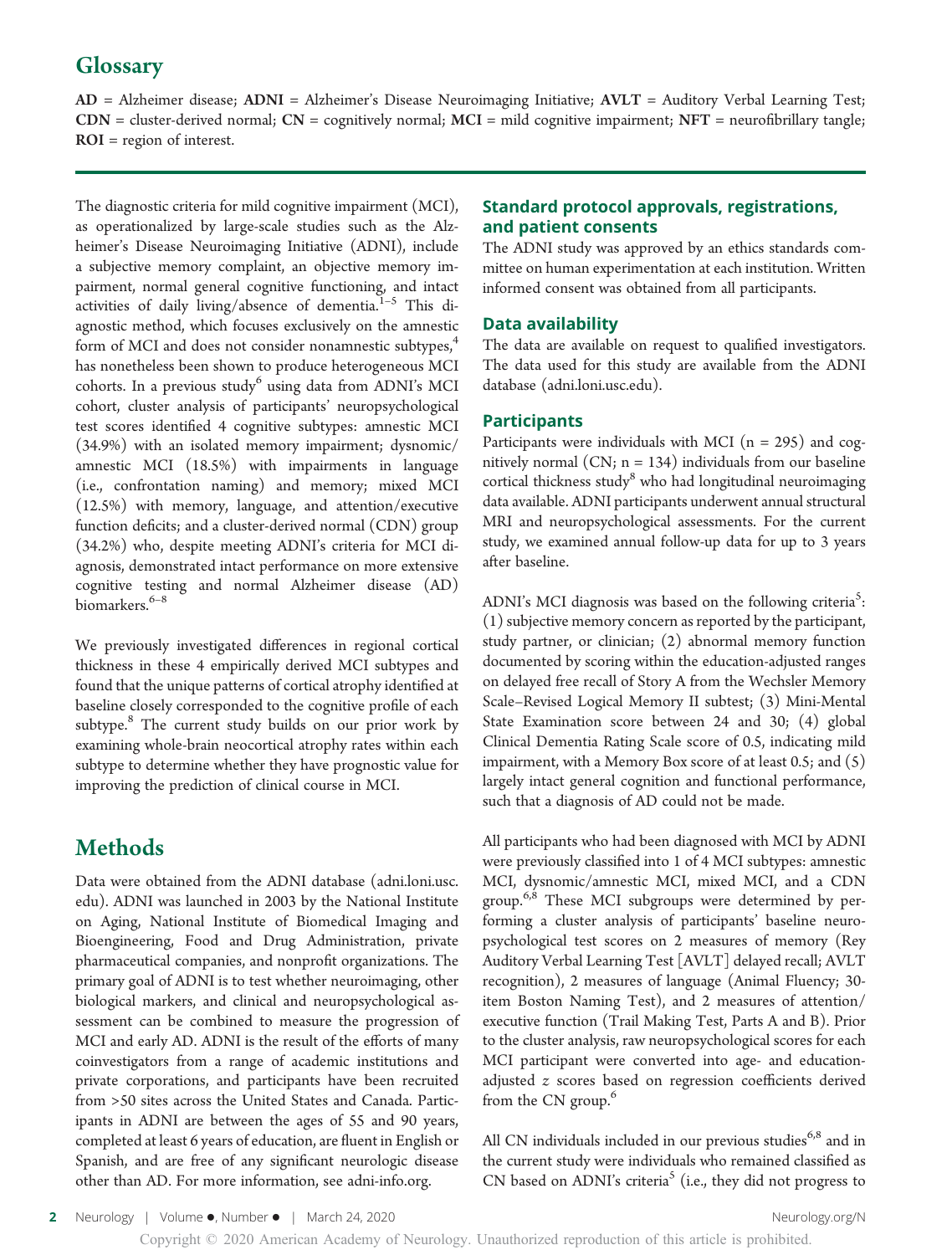MCI or dementia) for the duration of their participation in the ADNI study.

#### MRI processing and analysis

Image processing and analyses were performed at the Center for Multimodal Imaging and Genetics, University of California, San Diego. T1-weighted MRIs were downloaded from the ADNI database and processed with FreeSurfer software (version 5.3.0). All baseline scans had been previously quality controlled,<sup>8</sup> and we applied this same method to scans from the follow-up visits. We excluded a total of 52 follow-up scans from the analyses (22 scans from the year 1 follow-up, 19 scans from year 2, and 11 scans from year 3) due to poor quality. Images were excluded if they had significant motion artifact or poor segmentation of gray/white matter boundaries. Cortical thickness estimates were computed at each vertex  $(\approx 1$ -mm spacing) across the cortical mantle and within 32 gyral-based regions of interest (ROIs) per hemisphere using the Desikan-Killiany atlas.<sup>9</sup> Mean thickness for each ROI was calculated by averaging the cortical thickness measurements across vertices within a given region based on unsmoothed data.

#### Statistical analyses

Analysis of variance and  $\chi^2$  tests examined group differences in demographics, APOE <sup>e</sup>4 genotype, CSF AD biomarkers (available for 57% of the sample), and rates of progression to dementia. To assess stability of the cluster groups, linear mixed models examined longitudinal neuropsychological performance within each group on the same 6 measures that were used to characterize participants at baseline while covarying for demographic variables. To assess attrition, analysis of variance and  $\chi^2$  tests were performed to examine whether demographic or diagnostic characteristics differed between participants who had data available at each time point and those who did not. Analyses were conducted with the Statistical Package for the Social Sciences version 25 (SPSS IBM, Armonk, NY).

Longitudinal change in cortical thickness was calculated from T1-weighted images with quantitative anatomic regional change analysis.<sup>10</sup> This involves nonlinear registration of participants' baseline image to each of their follow-up images. The cortical atrophy rate was calculated as the percent volume change at each vertex from baseline to each follow-up. General linear modeling was used to compare differences in cortical atrophy rates between the CN group and each MCI group separately, controlling for age, age<sup>2</sup>, sex, education, time since baseline, and magnet strength (false discovery rate corrected for  $p < 0.05$  across both hemispheres), and cortical volume difference maps were concatenated at each time point by resampling individual surfaces into a common sphere that aligned cortical vertices across participants.<sup>11</sup> Differences in cortical atrophy at each time point were also examined between the 3 impaired MCI subtypes (amnestic, dysnomic/ amnestic, and mixed MCI). The vertex-wise analyses using quantitative anatomic regional change values allowed visualization of the dynamic pattern of atrophy across time.

Linear mixed models were then used to examine trajectories of cortical atrophy among diagnostic groups over the full 3-year period within 12 composite lobar ROIs. The visit variable included 4 time points (baseline and year 1, 2, and 3 follow-ups) and was modeled as a continuous parameter. Both linear and quadratic effects of visit were examined, but including quadratic visit did not improve model fit based on the −2 log likelihood, Akaike information criterion, and bayesian information criterion. Covariates included in the model were age, age $^2$ , sex, education, time since baseline, and magnet strength. The random effects of intercept and slope were included. The full information maximum likelihood method was used to estimate the model, allowing all available data to be used for parameter estimates.<sup>12</sup>

For composite ROIs showing a significant group main effect or a group  $\times$  visit interaction, each MCI subtype was compared to the CN reference group (12 ROIs: Bonferronicorrected  $p < 0.004$ ). Secondary analyses also tested the models with amnestic MCI or dysnomic/amnestic MCI as the reference group to examine differences between the 3 cognitively impaired MCI subtypes.

## Results

#### Demographic, biomarker, and clinical characteristics of MCI subtypes

There were no significant group differences in age or sex, but mixed MCI was the least educated group (table 1). The 3 impaired MCI subtypes had a higher prevalence of APOE <sup>e</sup><sup>4</sup> carriers and abnormal CSF AD biomarkers (based on established cut-point concentrations $^{13}$ ) compared to the CDN and CN groups, which did not differ. Over the 3-year follow-up period, a proportion of participants progressed to a diagnosis of probable AD. At years 1 and 2, the mixed MCI group had a higher rate of progression to AD (32%–36%) than the amnestic MCI group (13%–15%). At year 3, the mixed MCI group had a higher rate of progression (75%) than both the amnestic MCI (39%) and dysnomic/amnestic MCI (33%) groups. As anticipated, the CDN group had a lower rate of progression to probable AD than all other groups at all time points.

Examination of longitudinal neuropsychological data showed stability of the cluster groups with regard to their overall pattern of cognitive performance (figure 1), although each group showed cognitive decline over time. The amnestic MCI group demonstrated a consistent memory deficit and began showing impairment (with scores approaching or below −1.5 SD) in the areas of language and attention/executive functioning by years 2 and 3; linear mixed models showed a decline from baseline on all 6 cognitive scores ( $p < 0.001$ ). The dysnomic/amnestic MCI group showed consistent deficits in naming and memory at all time points, along with impairment in executive functioning at years 2 and 3; linear mixed models showed a decline from baseline on all cognitive scores ( $p \leq$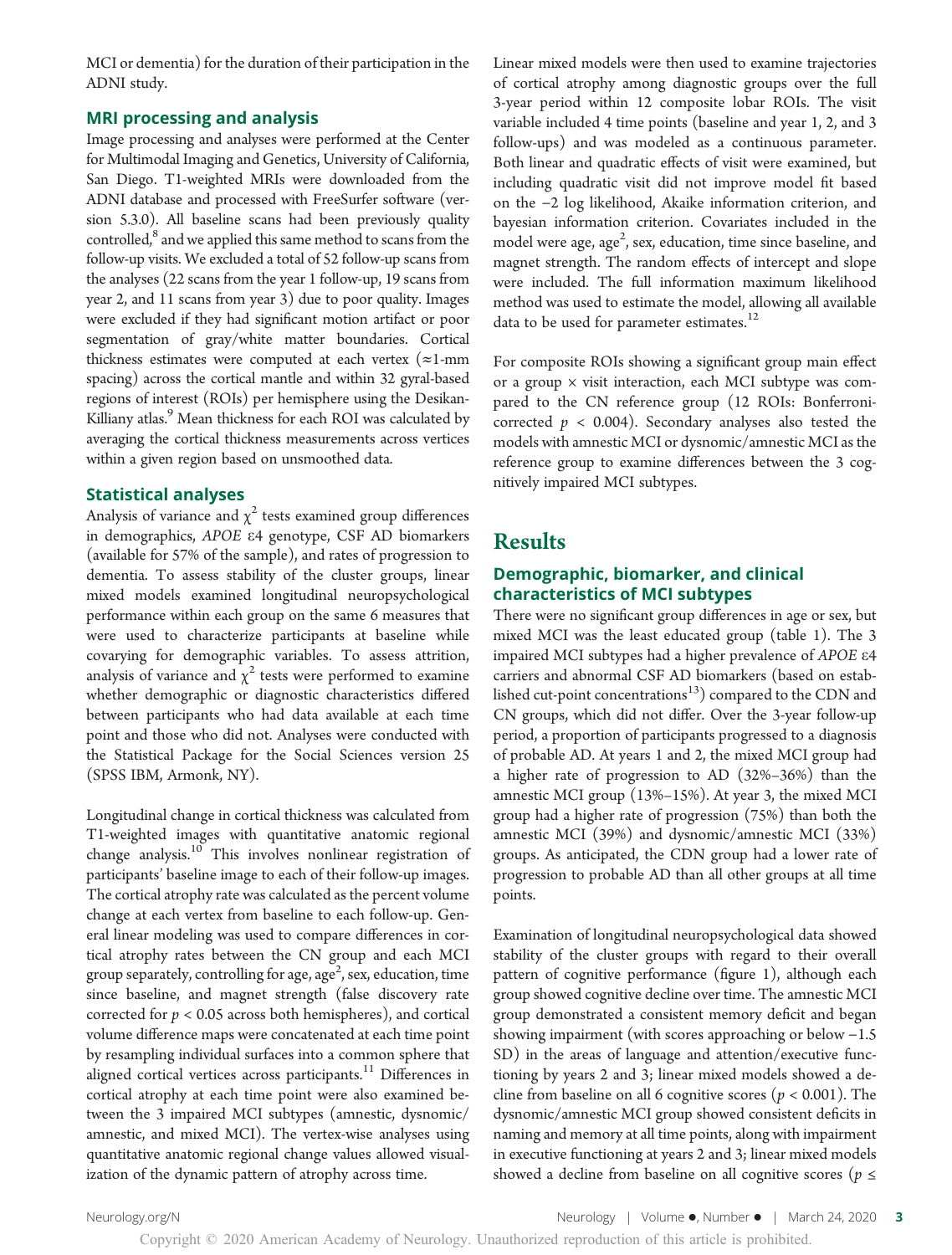|                                                        | <b>Amnestic</b><br>MCI | Dysnomic/amnestic<br>MCI | Mixed<br>MCI | <b>CDN</b>       | CN                | F or $\chi^2$       | р<br>Value             | <b>Effect</b><br>size |
|--------------------------------------------------------|------------------------|--------------------------|--------------|------------------|-------------------|---------------------|------------------------|-----------------------|
| Year 1, n (% of baseline<br>sample <sup>8</sup> )      | $n = 106(61)$          | $n = 55(59)$             | $n = 38(61)$ | $n = 97$<br>(62) | $n = 134$<br>(75) |                     |                        |                       |
| Age (SD), y                                            | 73.4 (7.3)             | 74.9 (7.0)               | 74.6 (8.1)   | 74.0 (8.2)       | 75.3(5.5)         | $F = 1.21$          | 0.31                   | $\eta_p^2 = 0.01$     |
| Education (SD), y                                      | 16.4(2.5)              | 16.0(3.1)                | 14.2(3.4)    | 16.4(2.6)        | 16.3(2.6)         | $F = 5.34$          | < 0.001 <sup>a</sup>   | $\eta_p^2 = 0.05$     |
| Sex, % female                                          | 44.3                   | 38.2                     | 47.4         | 40.2             | 43.3              | $\chi^2$ = 1.18     | 0.88                   | $φc = 0.05$           |
| APOE $\varepsilon$ 4, % carriers                       | 65.1                   | 54.5                     | 50.0         | 39.2             | 28.4              | $\chi^2 =$<br>36.53 | $< 0.001^b$            | $\phi_c = 0.29$       |
| Abnormal p-tau <sub>181p</sub> /Aβ <sub>1-42</sub> , % | 72.9                   | 73.3                     | 91.3         | 38.2             | 39.2              | $\chi^2 =$<br>38.23 | $< 0.001$ <sup>c</sup> | $\phi_c = 0.39$       |
| AD diagnosis, n (%)                                    | 16 (15.1%)             | 11 (20.4%)               | 12 (31.6%)   | $3(3.1\%)$       | $-d$              | $\chi^2 =$<br>20.95 | $< 0.001^e$            | $\varphi_c = 0.27$    |
| Year 2, n                                              | 98                     | 44                       | 28           | 89               | 113               |                     |                        |                       |
| Age (SD), y                                            | 74.1 (7.4)             | 75.6 (7.2)               | 75.3 (8.9)   | 74.9 (8.0)       | 76.2(5.6)         | $F = 1.17$          | 0.32                   | $\eta_p^2 = 0.01$     |
| <b>Education (SD), y</b>                               | 16.4(2.5)              | 16.1(2.8)                | 14.1(3.3)    | 16.5(2.6)        | 16.2(2.6)         | $F = 4.51$          | 0.001 <sup>a</sup>     | $\eta_p^2 = 0.05$     |
| Sex, % female                                          | 42.9                   | 40.9                     | 50.0         | 37.1             | 41.6              | $\chi^2$ = 1.63     | 0.80                   | $\phi_c=0.07$         |
| APOE ε4, % carriers                                    | 64.3                   | 56.8                     | 53.6         | 38.2             | 28.3              | $\chi^2 =$<br>32.37 | < 0.001 <sup>b</sup>   | $\phi_c = 0.30$       |
| Abnormal p-tau <sub>181p</sub> /Aβ <sub>1-42</sub> ,%  | 75.9                   | 73.1                     | 93.8         | 38.5             | 35.9              | $\chi^2 =$<br>37.91 | $< 0.001$ <sup>c</sup> | $\varphi_c = 0.42$    |
| AD diagnosis, n (%)                                    | 13 (13.3)              | 10(22.7)                 | 10(35.7)     | 3(3.4)           | $-^{\rm d}$       | $\chi^2 =$<br>22.28 | $< 0.001^e$            | $\phi_c = 0.29$       |
| Year 3, n                                              | 54                     | 21                       | 16           | 44               | 58                |                     |                        |                       |
| Age (SD), y                                            | 74.2 (8.0)             | 76.7 (6.4)               | 78.7 (8.4)   | 76.0 (7.7)       | 77.4(4.7)         | $F = 2.08$          | 0.09                   | $\eta_p^2 = 0.04$     |
| Education (SD), y                                      | 16.3(2.4)              | 15.9(2.1)                | 14.1(3.5)    | 16.1(2.4)        | 16.2(2.8)         | $F = 2.51$          | 0.04 <sup>a</sup>      | $\eta_p^2 = 0.05$     |
| Sex, % female                                          | 42.6                   | 19.0                     | 37.5         | 36.4             | 44.8              | $\chi^2$ = 4.78     | 0.31                   | $\phi_c = 0.16$       |
| APOE $\epsilon$ 4, % carriers, %                       | 59.3                   | 57.1                     | 37.5         | 31.8             | 29.3              | $\chi^2 =$<br>14.03 | 0.007 <sup>b</sup>     | $\varphi_c = 0.27$    |
| Abnormal p-tau $_{181p}$ /A $\beta_{1-42}$ , %         | 75.9                   | 69.2                     | 100.0        | 32.3             | 37.0              | $x^2 =$<br>24.38    | $< 0.001$ <sup>c</sup> | $\phi_c = 0.47$       |
| AD diagnosis, n (%)                                    | 21 (38.9)              | 7(33.3)                  | 12(75.0)     | 5(11.4)          | $-d$              | $\chi^2 =$<br>22.81 | $< 0.001^e$            | $\phi_c = 0.41$       |

#### Table 1 Demographic, biomarker, and clinical characteristics of the MCI subtypes and CN group

Abbreviations: Aβ<sub>1-42</sub> = β-amyloid; AD = Alzheimer disease; CDN = cluster-derived normal; CN = cognitively normal; MCI = mild cognitive impairment; p-tau<sub>181p</sub> = hyperphosphorylated tau.

<sup>a</sup> Mixed MCI was less educated than all other groups (p < 0.05).<br><sup>b</sup> Amnestic and dysnomic/amnestic MCI had more APOE ε4 carriers than CN at all years; mixed MCI had more carriers than CN at years 1 and 2; amnestic MCI had more carriers than CDN at all years; and dysnomic/amnestic MCI had more carriers than CDN at year 2.

<sup>c</sup> CSF data available for 57% the overall sample; amnestic and mixed MCI had more abnormal CSF biomarkers than CDN and CN at all years; and dysnomic/ amnestic MCI had more abnormal CSF biomarkers than CDN at all years and CN at years 1 and 2.

<sup>d</sup> CN participants were selected on the basis of remaining CN (did not progress to MCI or dementia) throughout the course of their participation in ADNI; this group was excluded from χ<sup>2</sup> analyses examining progression to AD. e Mixed MCI and a higher rate than amnestic MCI and dysnomic/amnestic MCI at<br><sup>e</sup> Mixed MCI had a higher rate of progression than amnestic MCI and CDN at ye

year 3; CDN had lower rate of progression than all other groups at all years.

0.004) with the exception of AVLT recall. The mixed MCI group showed consistent impairment across cognitive measures and a decline from baseline on all scores ( $p \leq 0.004$ ) except for Trail Making Test, Part B, which was likely at floor levels at baseline. Finally, although the CDN group declined on all measures ( $p \le 0.02$ ) except Animal Fluency, all scores remained within normal limits at all time points.

#### Attrition

Attrition from baseline to year 1 did not differ on age ( $F =$ 0.02,  $p = 0.88$ ), education ( $F = 0.01$ ,  $p = 0.94$ ), or sex ( $\chi^2 =$ 0.24,  $p = 0.61$ ). However, there was an effect of diagnostic group ( $\chi^2$  = 11.96, p = 0.02) in that the CN group has less attrition than all other groups. Attrition from baseline to year 2 did not differ on age ( $F = 0.42$ ,  $p = 0.52$ ), education ( $F =$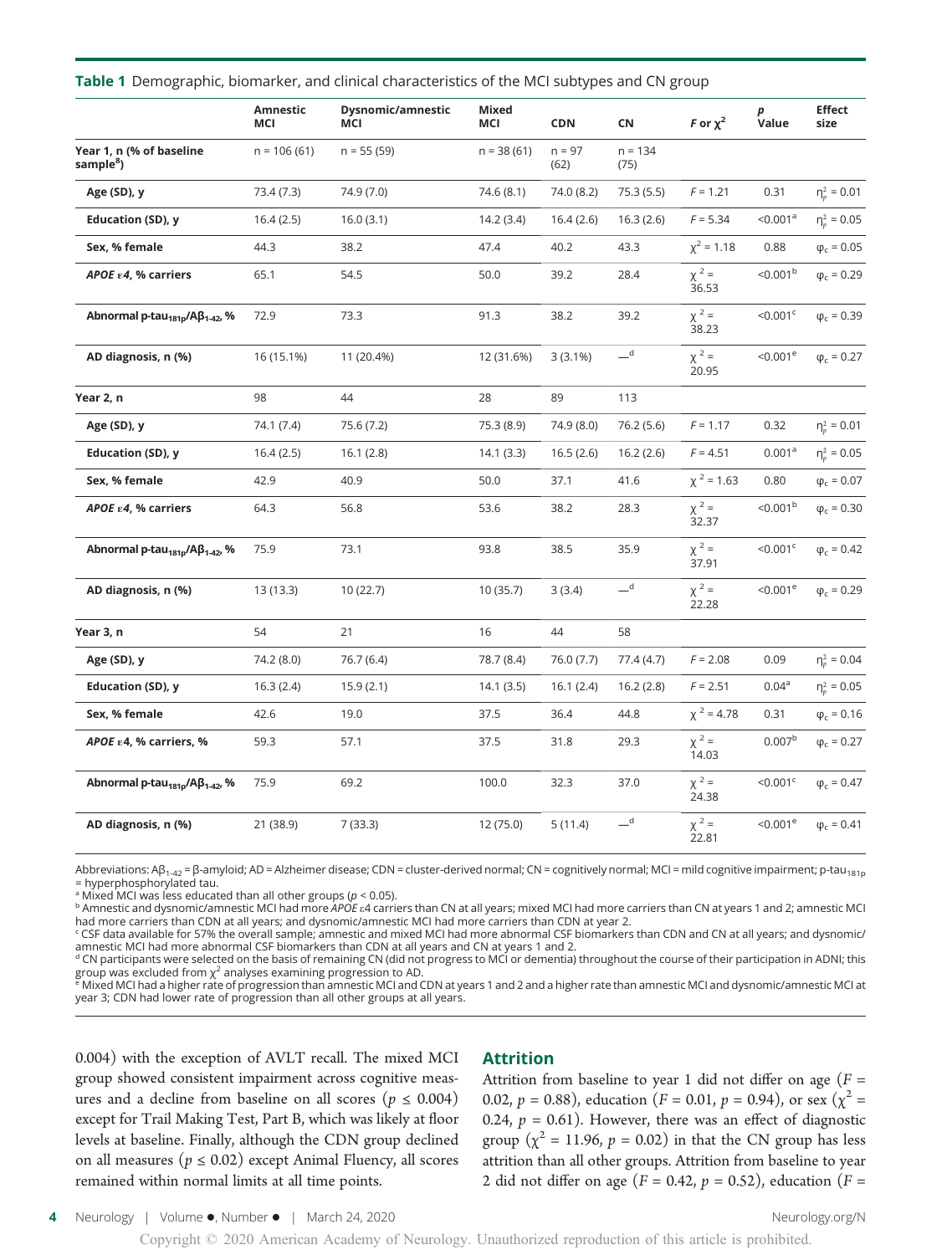0.01,  $p = 0.94$ ), sex ( $\chi^2$  < 0.001,  $p = 0.98$ ), or diagnostic group  $(\chi^2 = 8.60, p = 0.07)$ . Attrition from baseline to year 3 also did not differ on age ( $F = 0.07$ ,  $p = 0.79$ ), education ( $F = 1.14$ ,  $p =$ 0.29), sex ( $\chi^2$  = 0.86, p = 0.35), or diagnostic group ( $\chi^2$  = 4.54,  $p = 0.34$ ).

#### Cortical atrophy in MCI subtypes relative to CN participants

Differences in cortical atrophy rates at each time point between each MCI subtype relative to the CN group are displayed in figure 2. Linear mixed models examining trajectories of cortical atrophy over 3 years revealed a significant main effect of group for bilateral medial temporal, lateral temporal, frontal, and parietal ROIs; a significant main effect of visit for bilateral medial temporal, lateral temporal, frontal, parietal, right cingulate, and left occipital ROIs; and a significant group  $\times$  visit interaction for bilateral medial temporal, lateral temporal, left frontal, right parietal, and left cingulate ROIs ( $p <$ 0.004; table 2 and figure 3).

Consistent with their isolated deficit in memory, the amnestic MCI group showed bilateral medial temporal lobe cortical thickness reductions at baseline compared to the CN group.<sup>8</sup> Longitudinally, surface-based atrophy rate maps showed that the amnestic MCI group demonstrated atrophy restricted to bilateral medial temporal lobe regions at year 1. This atrophy became more pronounced in medial temporal regions and more widespread over the subsequent 2 years, affecting lateral temporal, frontal, parietal, cingulate, and occipital regions (figure 2A). Linear mixed models examining cortical atrophy in composite ROIs across the full 3-year interval confirmed greater cortical thinning overall (main effect of group) in bilateral medial temporal, lateral temporal, frontal, and left parietal areas relative to the CN group ( $p \le 0.003$ ), as well as an increased rate of cortical atrophy (group  $\times$  visit interaction) in the left medial temporal lobe ( $p < 0.001$ ; table 2 and figure 3).

At baseline, the dysnomic/amnestic MCI group demonstrated reduced cortical thickness in lateral and medial



Mean demographically corrected z scores at (A) baseline, (B) year 1, (C) year 2, and (D) year 3. Error bars denote SEM; horizontal dotted line indicates the typical cutoff for impairment (−1.5 SDs). AVLT = Rey Auditory Verbal Learning Test; BNT = Boston Naming Test; MCI = mild cognitive impairment; TMT = Trail Making Test.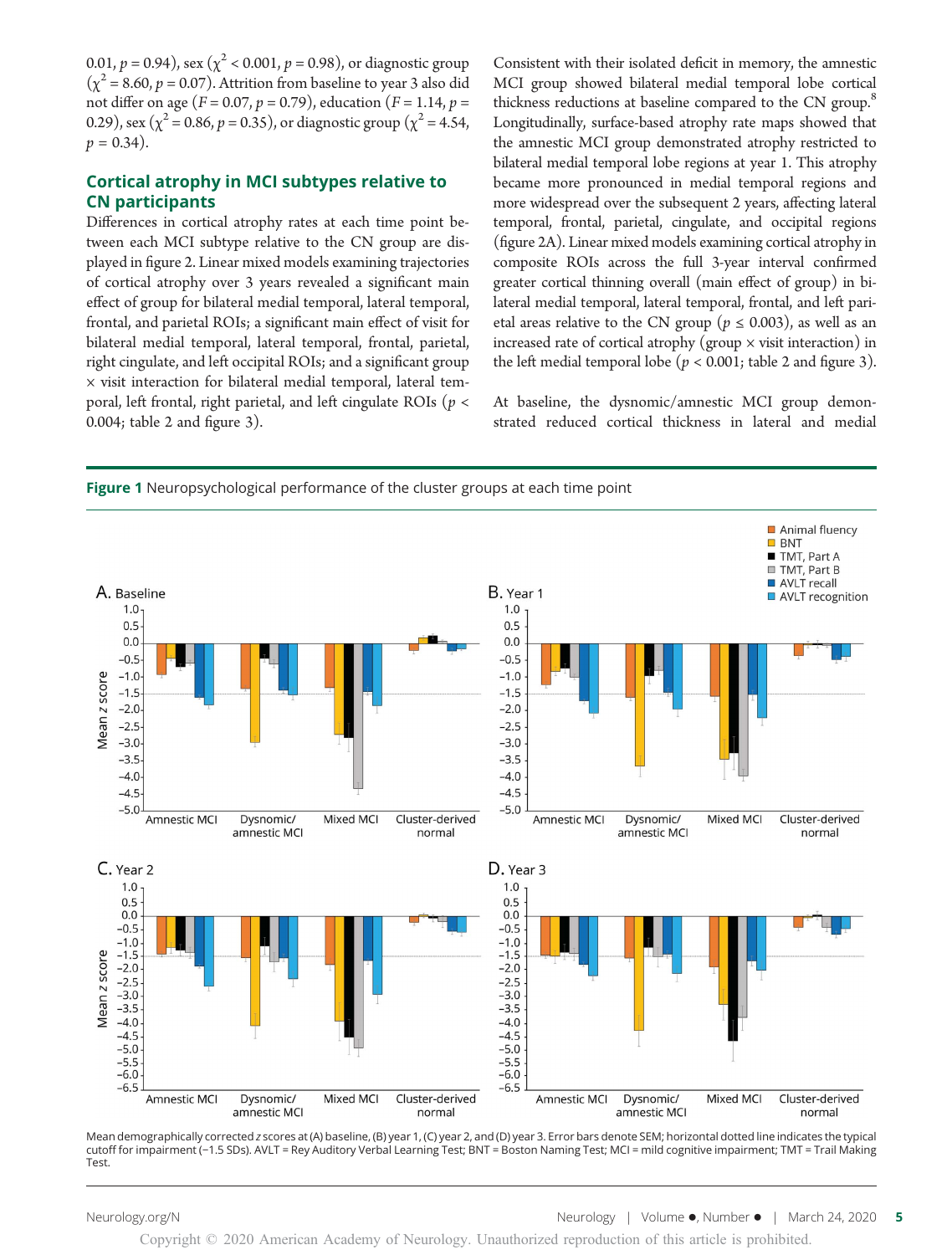Figure 2 Surface-based atrophy rate maps showing differences in cortical atrophy rates between each MCI subgroup and the CN group from baseline to each annual follow-up visit



Cyan/blue shades represent areas where the mild cognitive impairment (MCI) subgroup had greater atrophy relative to the cognitively normal (CN) group.<br>Surface-based maps are false discovery rate (FDR) corrected and covary of CN participants at each time point: year (Y) 1,  $n = 134$ ; Y2,  $n = 113$ ; and Y3,  $n = 58$ .

temporal lobe regions, consistent with their naming and memory deficits.<sup>8</sup> Longitudinally, surface-based atrophy rate maps showed that the dysnomic/amnestic MCI group exhibited atrophy localized largely to bilateral temporal lobe regions over the 3 years of follow-up, along with circumscribed areas of atrophy in cingulate, right parietal, and occipital lobe regions (figure 2b). Linear mixed models confirmed greater cortical thinning overall in bilateral medial and lateral temporal, right frontal, and left parietal areas relative to the CN group ( $p \le 0.002$ ), as well as an increased rate of cortical atrophy in bilateral medial and lateral temporal lobes ( $p \le 0.003$ ; table 2 and figure 3).

The mixed MCI group showed a widespread pattern of cortical thinning compared to the CN group at baseline, which reflected their extensive neuropsychological dysfunction.<sup>8</sup> Longitudinally, surface-based atrophy rate maps showed that the mixed MCI group demonstrated atrophy in bilateral medial temporal, lateral temporal, frontal, parietal, and occipital regions at all follow-up visits, as well as atrophy in cingulate regions at years 2 and 3 (figure 2C). Linear mixed models revealed greater cortical thinning overall in bilateral medial temporal, lateral temporal, frontal, and parietal areas relative to the CN group ( $p < 0.001$ ), as well as an increased rate of cortical atrophy in bilateral medial and lateral temporal, left frontal, and right parietal regions ( $p < 0.001$ ; table 2 and figure 3).

Lastly, the CDN group demonstrated cortical thickness at baseline that did not differ from the CN group, consistent with the normal neuropsychological performance of those participants.<sup>8</sup> Longitudinally, surface-based atrophy rate maps showed that the CDN group exhibited cortical atrophy that was largely comparable to the CN group over the 3-year follow-up period. The only exception was greater atrophy in some medial temporal lobe regions at the year 2 follow-up visit (figure 2D). Linear mixed models over the 3-year interval revealed no significant differences in overall cortical thinning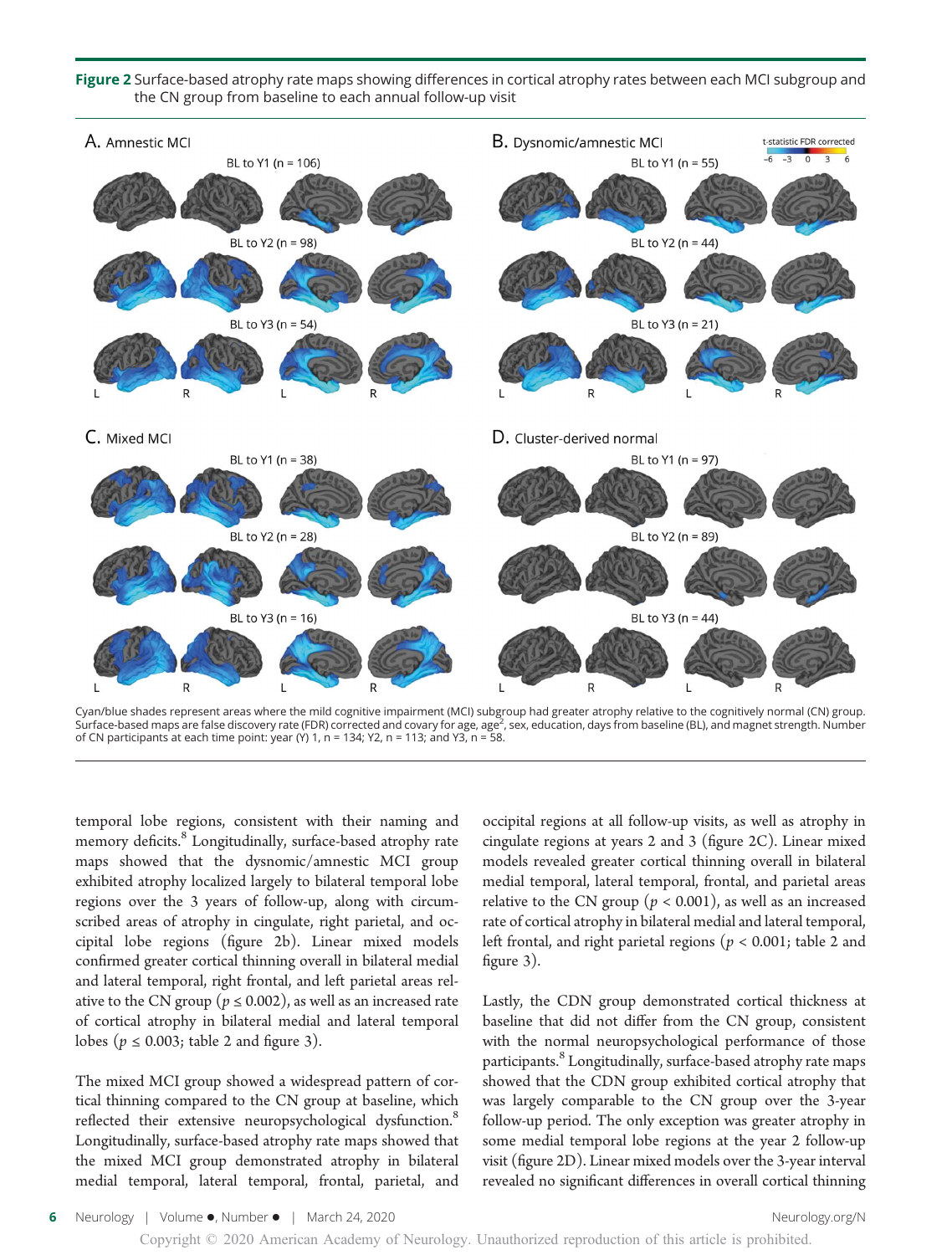|                            |                                  |                                   |                         |                   |                                              | Table 2 Effects of group, visit, and group by visit interactions on cortical thickness in composite regions of interest |                                 |                                     |                                |                                 |                                                |                        |           |                                  |                        |                          |                                  |                          |
|----------------------------|----------------------------------|-----------------------------------|-------------------------|-------------------|----------------------------------------------|-------------------------------------------------------------------------------------------------------------------------|---------------------------------|-------------------------------------|--------------------------------|---------------------------------|------------------------------------------------|------------------------|-----------|----------------------------------|------------------------|--------------------------|----------------------------------|--------------------------|
|                            | م                                | p<br>Value                        | 95% CI                  | ء                 | p<br>Value                                   | 95% CI                                                                                                                  | ە                               | p<br>Value                          | 95% CI                         | ە                               | p<br>Value                                     | 95% CI                 | ە         | p<br>Value                       | 95% CI                 | $\Omega$                 | p<br>Value                       | ទី<br>ច                  |
|                            | L medial temporal                |                                   |                         | R medial temporal |                                              |                                                                                                                         | Llateral temporal               |                                     |                                | R lateral temporal              |                                                |                        | L frontal |                                  |                        | R frontal                |                                  |                          |
| Group                      | $F_{4,459.5} = 16.2, p < 0.001a$ |                                   |                         |                   | $F_{4,468.3}$ = 17.4, $p < 001$ <sup>a</sup> |                                                                                                                         |                                 | $F_{4,470.2} = 19.0,\, p < 0.001^a$ |                                |                                 | $F_{4,464.5}$ = 10.4, $p < 0.001$ <sup>a</sup> |                        |           | $F_{4,479.9} = 7.8, p < 0.001a$  |                        |                          | $F_{4,485.4} = 7.6, p < 0.001a$  |                          |
| Amnestic                   | $-151.7$                         | $-0.001a$                         | $-211.5$ to<br>$-91.9$  | $-188.4$          | < 0.001 <sup>a</sup>                         | C<br>$-127.6$<br>$-249.1$                                                                                               | $-79.2$                         | 100(0.00)                           | $-112.6$ to<br>$-45.8$         | $-69.1$                         | $-0.001a$                                      | $-103.7 to$<br>$-34.4$ | $-47.2$   | 0.001 <sup>a</sup>               | $-75.8$ to $-18.6$     | $-53.3$                  | 0.001 <sup>a</sup>               | $-81.93$ to<br>$-24.69$  |
| Amn<br>Dysn/               | $-246.5$                         | $-0.001$ <sup>a</sup>             | $-319.2$ to<br>$-173.7$ | $-244.2$          | $0.001$ <sup>a</sup>                         | $-318.0 to$<br>$-170.3$                                                                                                 | $-107.7$                        | $-0.001$ <sup>a</sup>               | $-148.4$ to<br>$-67.1$         | $-84.9$                         | $-0.001a$                                      | $-127.1$ to<br>$-42.7$ | $-47.2$   | 0.008                            | $-82.0$ to<br>$-12.5$  | $-56.3$                  | 0.002 <sup>a</sup>               | $-91.08$ to<br>$-21.51$  |
| Mixed                      | $-218.7$                         | $-0.001$ <sup>a</sup>             | $-302.5$ to<br>$-134.9$ | $-226.5$          | $0.001^{a}$                                  | g<br>$-141.3$<br>$-311.7$                                                                                               | $-181.4$                        | $-0.001$ <sup>a</sup>               | $-228.3$ to<br>$-134.5$        | $-137.5$                        | $-0.001a$                                      | $-186.2 to$<br>$-8.9$  | $-105.4$  | $-0.001$ <sup>a</sup>            | $-145.5$ to<br>$-65.2$ | $-99.5$                  | $-0.001$                         | $-139.61$ to<br>$-59.33$ |
| c DN                       | $-49.4$                          | 0.12                              | $-111.1$ to $12.2$      | $-64.3$           | 0.04                                         | $-127.0 \text{ to}$<br>$-1.6$                                                                                           | $-25.8$                         | 0.14                                | $\frac{-60.3 \text{ to}}{8.8}$ | $-28.6$                         | 0.12                                           | $-64.4$ to $7.2$       | $-21.0$   | 0.16                             | $-50.6 to$<br>8.5      | $-43.2$                  | 0.004                            | $-72.72$ to<br>$-13.60$  |
| Visit                      |                                  | $F_{1,695.6} = 148.8, p < 0.001a$ |                         |                   | $F_{1,626.6} = 90.9, p < 0.001a$             |                                                                                                                         |                                 | $F_{1,551.6} = 89.1, p < 0.001a$    |                                |                                 | $F_{1,535,1} = 74.6, p < 0.001a$               |                        |           | $F_{1,501.1} = 42.3, p < 0.001a$ |                        |                          | $F_{1,532.0} = 37.8, p < 0.001a$ |                          |
| Group × visit              | $F_{4,407,4} = 17.0, p < 0.001a$ |                                   |                         |                   | $F_{4,391.2} = 5.5, p < 0.001a$              |                                                                                                                         | $F_{4,397.2} = 6.1, p < 0.001a$ |                                     |                                | $F_{4,368.0} = 6.7, p < 0.001a$ |                                                |                        |           | $F_{4,368.9} = 4.4, p = 0.002a$  |                        |                          | $F_{4,383.2} = 3.3, p = 0.01$    |                          |
| Amnestic<br><b>x</b> visit | $-2.8$                           | $-0.001$ <sup>a</sup>             | $-3.8$ to<br>$-1.8$     | $-1.5$            | 0.009                                        | $-2.7$ to<br>$-0.4$                                                                                                     | $-0.4$                          | 0.28                                | $-1.3$ to 0.4                  | $-1.0$                          | 0.01                                           | $-1.8 to$<br>$-0.2$    | $-0.43$   | 0.23                             | $-1.1$ to 0.3          | I                        | I                                | $\overline{\phantom{a}}$ |
| Amn ×<br>visit<br>Dysn/    | $-3.4$                           | $-0.001$ <sup>a</sup>             | $-4.7$ to<br>$-2.1$     | $-2.5$            | 0.001 <sup>a</sup>                           | $-4.0 \text{ to }$<br>$-1.1$                                                                                            | $-1.5$                          | 0.003 <sup>a</sup>                  | $-2.6$ to<br>$-9.5$            | $-1.8$                          | $-0.001$ <sup>a</sup>                          | $-2.8$ to<br>$-0.9$    | $-0.69$   | 0.13                             | $-1.6$ to 0.2          | I                        | I                                | I                        |
| Mixed ×<br>visit           | $-4.7$                           | $-0.001a$                         | $-6.2$ to<br>$-3.2$     | $-3.1$            | $0.001^{a}$                                  | $-4.7$ to<br>$-1.4$                                                                                                     | $-2.2$                          | $-0.0013$                           | $-3.4$ to<br>$-1.1$            | $-2.3$                          | $-0.001a$                                      | $-3.4$ to<br>-1.2      | $-1.92$   | $-0.001$ <sup>a</sup>            | $-3.0$ to<br>$-0.9$    | I                        | I                                | $\overline{\phantom{a}}$ |
| visit<br>$CDN \times$      | $-0.6$                           | 0.28                              | $-1.7$ to 0.5           | $-0.6$            | 0.32                                         | $-1.8$ to 0.6                                                                                                           | 0.2                             | 0.57                                | $-0.6$ to $1.1$                | $-0.3$                          | 0.41                                           | $-1.1$ to 0.5          | 0.15      | 0.68                             | $-0.6 \text{ to } 0.9$ | $\overline{\phantom{a}}$ | $\begin{array}{c} \end{array}$   | $\mid$                   |

[Neurology.org/N](http://neurology.org/n) Neurology | Volume , Number | March 24, 2020 7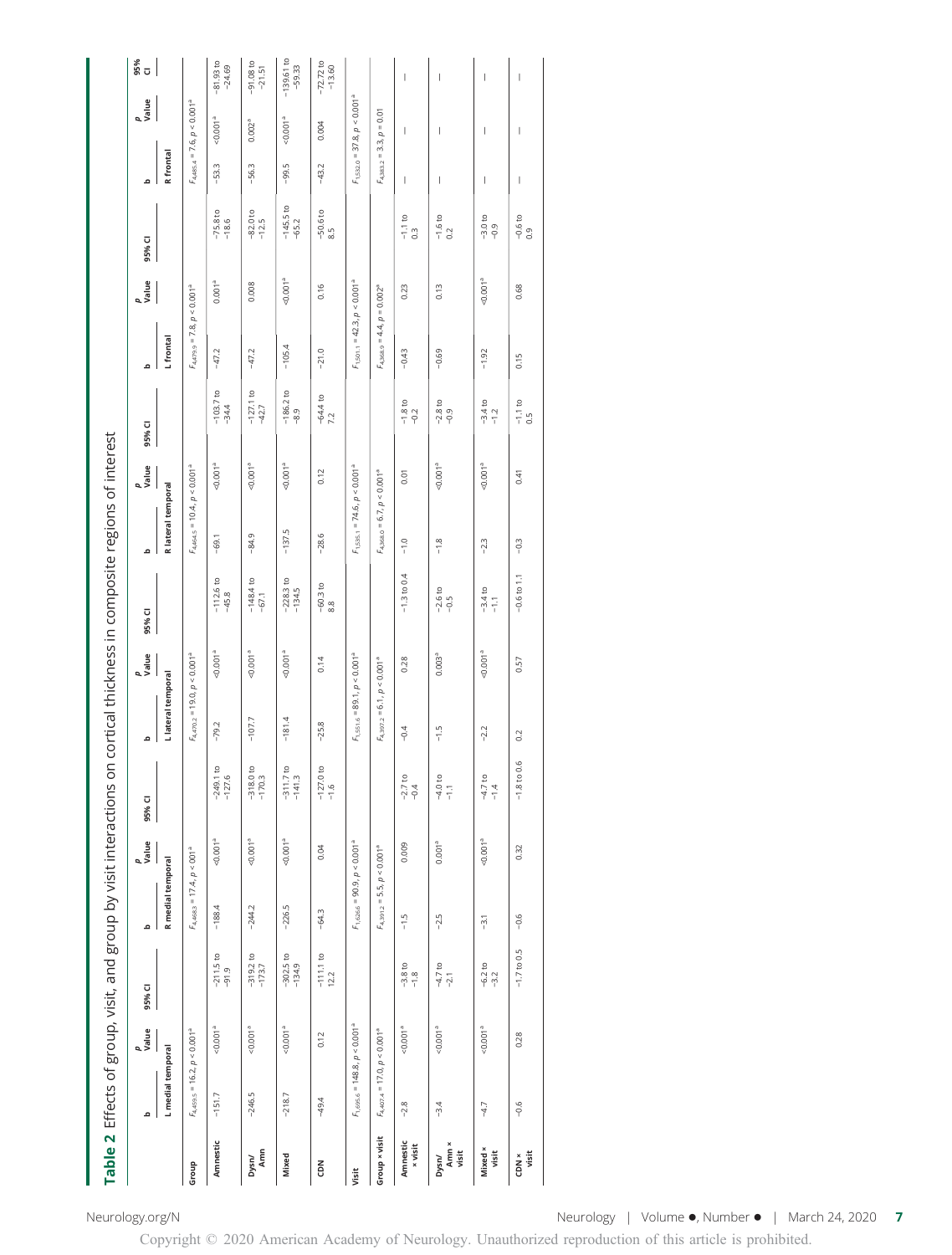|                    | b          | p Value                                   | 95% CI              | b          | p Value                                       | 95% CI           | b                        | p Value                          | 95% CI           | b | p Value                                   | 95% CI | b | p Value                                       | 95% CI | b | p Value                       | 95% CI |
|--------------------|------------|-------------------------------------------|---------------------|------------|-----------------------------------------------|------------------|--------------------------|----------------------------------|------------------|---|-------------------------------------------|--------|---|-----------------------------------------------|--------|---|-------------------------------|--------|
|                    | L parietal |                                           |                     | R parietal |                                               |                  |                          | L cingulate                      |                  |   | R cingulate                               |        |   | L occipital                                   |        |   | R occipital                   |        |
| Group              |            | $F_{4.470.2}$ = 10.9, $p < 0.001^{\circ}$ |                     |            | $F_{4,470.8}$ = 6.7, $p < 0.001$ <sup>a</sup> |                  |                          | $F_{4.477.5}$ = 3.5, $p = 0.009$ |                  |   | $F_{4.478.9} = 3.1, p = 0.02$             |        |   | $F_{4,494,0}$ = 3.0, $p = 0.02$               |        |   | $F_{4,478,2} = 1.8, p = 0.13$ |        |
| Amnestic           | $-47.0$    | 0.003 <sup>a</sup>                        | $-78.3$ to $-15.7$  | $-42.8$    | 0.006                                         | $-73.4, -12.2$   |                          |                                  |                  |   |                                           |        |   |                                               |        |   |                               |        |
| Dysn/Amn           | $-68.9$    | < 0.001 <sup>a</sup>                      | $-107.0$ to $-30.9$ | $-52.4$    | 0.006                                         | $-89.5, -15.2$   |                          |                                  |                  |   |                                           |        |   |                                               |        |   |                               |        |
| Mixed              | $-131.6$   | $<$ 0.001 $^{\circ}$                      | $-175.5$ to $-87.7$ | $-105.4$   | $<$ 0.001 $^{\circ}$                          | $-148.3, -62.5$  | $\overline{\phantom{m}}$ |                                  |                  |   |                                           |        |   |                                               |        |   |                               |        |
| <b>CDN</b>         | $-10.2$    | 0.54                                      | $-42.5$ to 22.1     | $-24.2$    | 0.13                                          | $-55.7, 7.4$     |                          |                                  |                  |   |                                           |        |   |                                               |        |   |                               |        |
| Visit              |            | $F_{1,516,7}$ = 53.9, $p < 0.001^{\circ}$ |                     |            | $F_{1,523.8}$ = 45.0, p < 0.001 <sup>a</sup>  |                  |                          | $F_{1,631,1} = 5.4, p = 0.02$    |                  |   | $F_{1.568,7}$ = 13.7, $p < 0.001^{\circ}$ |        |   | $F_{1.503,2}$ = 9.1, $p = 0.003$ <sup>a</sup> |        |   | $F_{1,488,1} = 2.1, p = 0.15$ |        |
| Group × visit      |            | $F_{4,367,1}$ = 3.8, p = 0.005            |                     |            | $F_{4,381.2} = 4.8, p = 0.001$                |                  |                          | $F_{4,369.3} = 4.5, p = 0.001^a$ |                  |   | $F_{4,340,3} = 2.0, p = 0.10$             |        |   | $F_{4,358,1} = 2.3, p = 0.06$                 |        |   | $F_{4,346,4} = 1.0, p = 0.42$ |        |
| Amnestic × visit   |            |                                           |                     | $-0.6$     | 0.12                                          | $-1.3$ to 0.2    | $-0.9$                   | 0.006                            | $-1.6$ to $-0.3$ |   |                                           |        |   |                                               |        |   |                               |        |
| Dysn/Amn × visit   | -          |                                           |                     | $-0.7$     | 0.16                                          | $-1.6$ to 0.3    | $-0.8$                   | 0.05                             | $-1.7$ to 0.0    |   |                                           |        |   |                                               |        |   |                               |        |
| Mixed × visit      |            |                                           |                     | $-2.1$     | < 0.001 <sup>a</sup>                          | $-3.2$ to $-1.0$ | $-1.1$                   | 0.02                             | $-2.1$ to $-0.2$ |   |                                           |        |   |                                               |        |   |                               |        |
| $CDN \times visit$ |            |                                           |                     | 0.1        | 0.71                                          | $-0.6$ to $0.9$  | 0.2                      | 0.52                             | $-0.5$ to 0.9    |   |                                           |        |   |                                               |        |   |                               |        |

**Table 2** Effects of group, visit, and group by visit interactions on cortical thickness in composite regions of interest (continued)

Abbreviations: CI = confidence interval; CDN = cluster-derived normal; Dysn/Amn = dysnomic/amnestic.<br>ª ρ < 0.004 (Bonferroni corrected); reference group is cognitively normal; estimates (b) are scaled by a factor of 1,000.

[Neurology.org/N](http://neurology.org/n)

Neurology.org/N

 $\infty$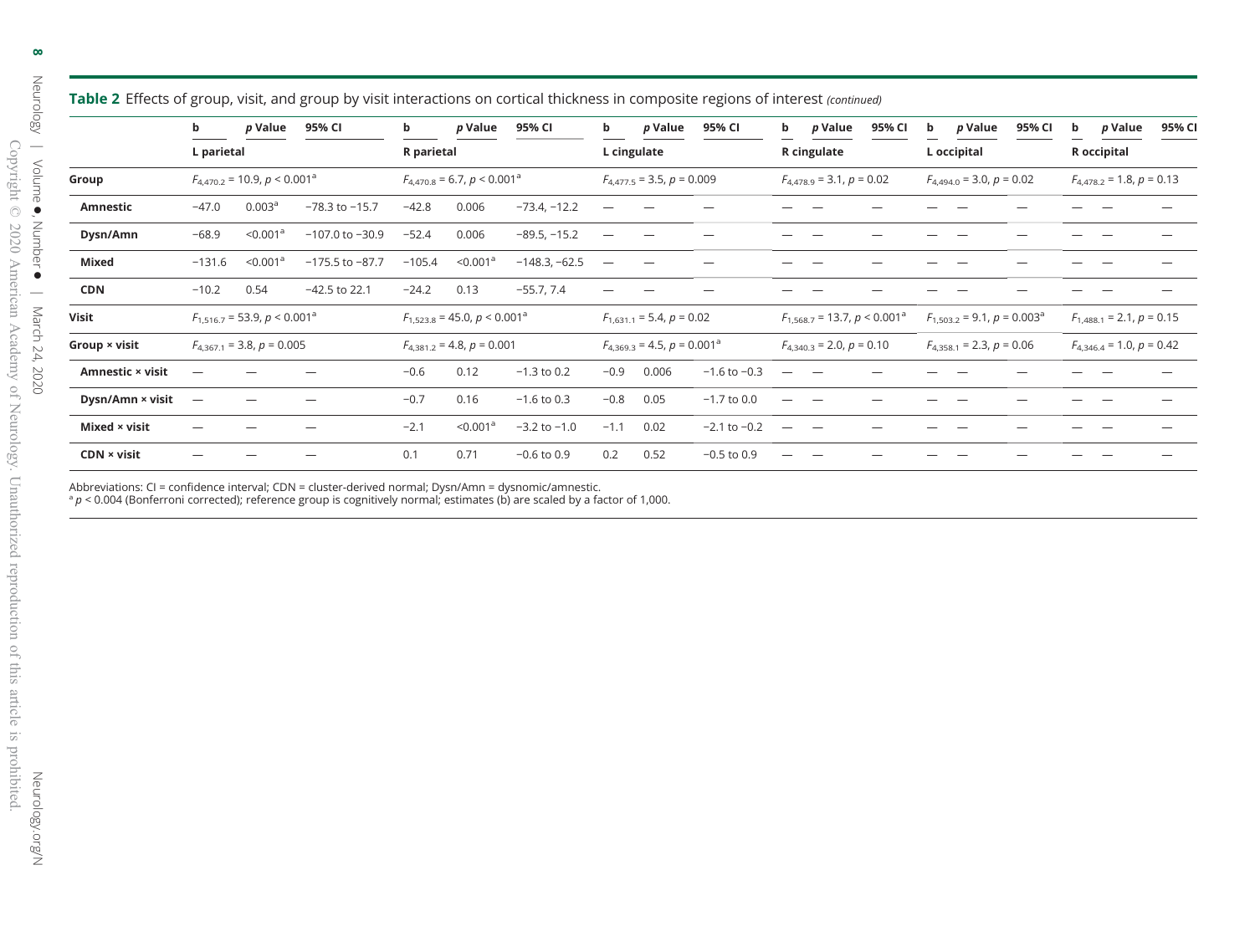Figure 3 Trajectories of cortical thickness by group in select composite regions of interest showing significant group × visit interactions



(A) Left medial temporal, (B) right medial temporal, (C) left lateral temporal, (D) right lateral temporal, (E) left frontal, and (F) right parietal; 0 = baseline; 1 = year 1; 2 = year 2; and 3 = year 3. Error bars represent 95% confidence intervals. MCI = mild cognitive impairment.

relative to the CN group ( $p > 0.004$ ) and no differences in cortical atrophy rate ( $p > 0.20$ ; table 2 and figure 3).

#### Cortical atrophy comparisons between MCI subtypes

Differences in cortical atrophy were examined between the 3 cognitively impaired MCI subtypes. Surface-based atrophy rate maps showed that, relative to the amnestic MCI group, the dysnomic/amnestic MCI group demonstrated greater atrophy from baseline to year 1 in lateral temporal lobe regions, primarily on the left; there were no differences between the amnestic and dysnomic/amnestic MCI groups at subsequent follow-up visits. Linear mixed models examining the trajectory of cortical atrophy across the full 3-year interval revealed no differences in overall cortical thinning or cortical atrophy rate between the amnestic and dysnomic/amnestic MCI groups once Bonferroni correction was applied (difference in atrophy rate for left lateral temporal ROI:  $p = 0.04$ ).

Relative to the amnestic MCI group, surface-based atrophy rate maps showed that the mixed MCI group had greater atrophy in the left medial temporal, bilateral lateral temporal, bilateral frontal, and bilateral parietal regions at year 1 and greater atrophy in right lateral temporal and right parietal

Copyright © 2020 American Academy of Neurology. Unauthorized reproduction of this article is prohibited.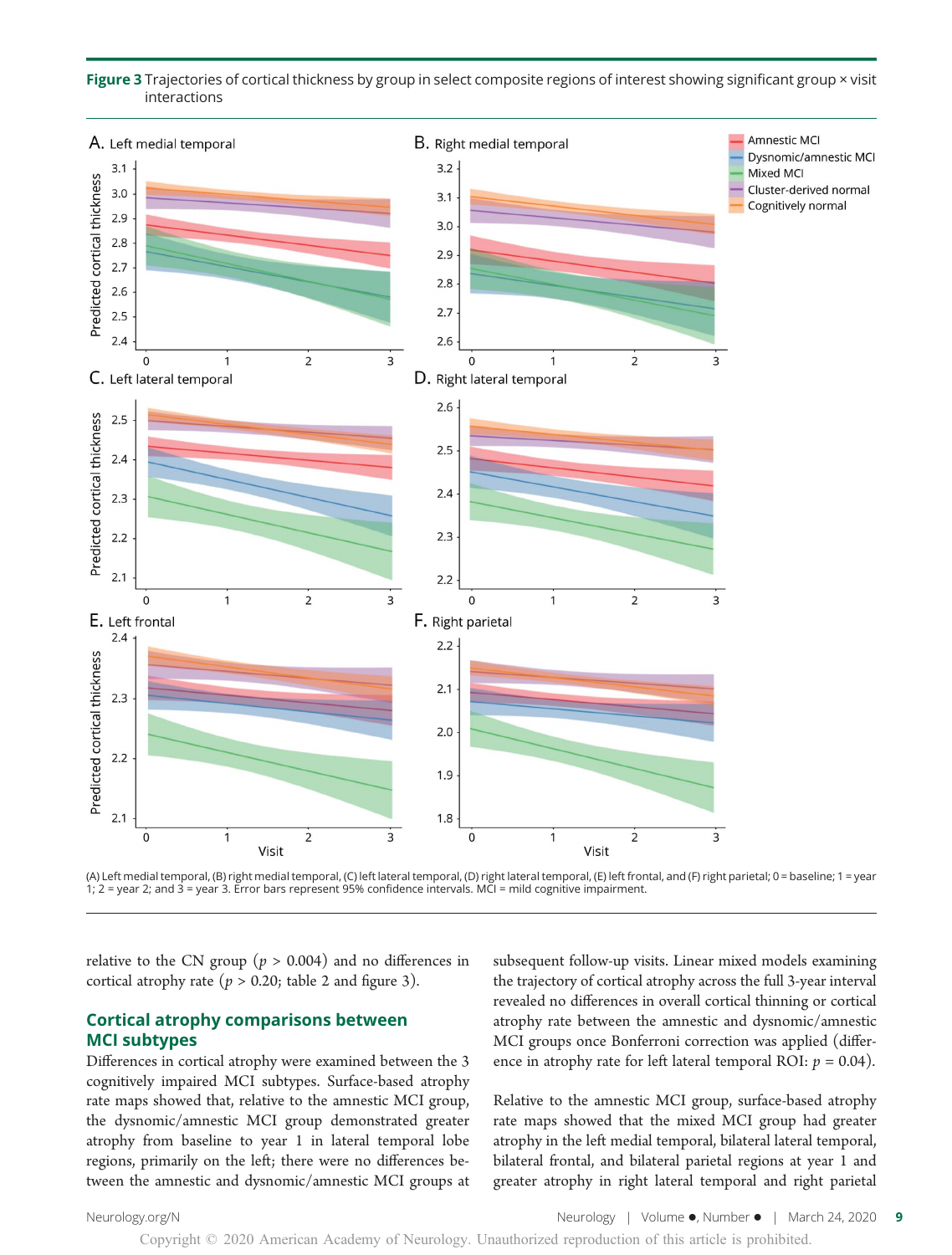regions at year 2; there were no significant differences at year 3. Linear mixed models across the 3-year interval showed that the mixed MCI group had greater cortical thinning overall in the left lateral temporal lobe and left parietal lobe relative to the amnestic MCI group ( $p < 0.001$ ). There were no significant differences in cortical atrophy rate between the 2 groups once Bonferroni correction was applied, although several regions differed on the basis of a less stringent threshold (left lateral temporal:  $p = 0.004$ ; left frontal:  $p = 0.005$ ; bilateral parietal:  $p = 0.007$ ).

Relative to the dysnomic/amnestic MCI group, surface-based atrophy rate maps showed that the mixed MCI group had greater atrophy in right lateral temporal, right parietal, and bilateral cingulate regions at year 2; there were no significant differences at years 1 or 3. Linear mixed models across the full 3-year interval showed that the mixed MCI group had greater cortical thinning overall in the left cingulate relative to dysnomic/amnestic MCI ( $p < 0.001$ ). There were no significant differences in cortical atrophy rate between the 2 groups once Bonferroni correction was applied.

### **Discussion**

We demonstrated unique patterns of longitudinal cortical atrophy over a 3-year period in our 4 cognitive subtypes of MCI, which were empirically derived via cluster analysis of neuropsychological scores. Rather than grouping all participants into a single amnestic MCI group, as was originally done by ADNI, the identification of these subgroups revealed varying levels of severity of both cognitive impairment and cortical thinning, as well as differing rates of progression to AD. The MCI subgroups were found to be robust over time; their overall pattern of performance on neuropsychological testing remained largely stable over the 3-year interval. The identification of these unique MCI subtypes and their differing cortical atrophy trajectories may have important prognostic value for improving the prediction of clinical course.

Within our empirically derived amnestic MCI group, cortical atrophy was initially restricted to the medial temporal lobe regions in the first year and then became more widespread over the subsequent 2 years. This trajectory is consistent with the pattern of atrophy that has been observed in previous studies of prodromal AD. For example, one study<sup>14</sup> examined cortical thickness differences between diagnostic groups (healthy elderly, MCI, AD) in a non-ADNI sample (i.e., participants from a university memory clinic) and found that medial temporal lobe thinning was the most significant difference between healthy elderly and MCI, while lateral temporal lobe thinning was the most pronounced difference between MCI and AD; frontal and parietal changes were also observed at the MCI stage but became more diffuse in AD. A pair of studies  $^{15,16}$  from the Mayo Clinic's Alzheimer's Disease Research Program using voxel-based morphometry found that participants with conventionally defined single-domain amnestic MCI had gray

matter loss in the medial and inferior temporal lobes compared to CN participants, while those with multiple-domain amnestic MCI also showed involvement of the posterior temporal lobe, parietal association cortex, and posterior cingulate.<sup>15</sup> Furthermore, such gray matter loss was seen only in participants with amnestic MCI who later progressed to AD, indicating that patterns of atrophy on MRI correspond to their subsequent clinical course.<sup>16</sup> These consistent findings between previous studies of prodromal AD and our empirically derived amnestic MCI group provide validation for our MCI subtyping technique and its ability to produce reliable cognitive phenotypes.

Our dysnomic/amnestic MCI group is a unique subtype that is not specifically identified by the conventional MCI subtyping scheme. Instead, given their impairment in both language and memory domains, these individuals would be subsumed by a catch-all "multidomain amnestic MCI" label according to Petersen/Winblad criteria. $1-5$  The dysnomic/ amnestic MCI group was distinguished by greater left lateral temporal thinning at early time points (baseline<sup>8</sup> and year 1 follow-up) and a corresponding impairment in confrontation naming ability that was not observed in the amnestic MCI group. Given these additional findings in the dysnomic/ amnestic MCI group, it is possible that this subtype represents a more advanced stage of MCI relative to the amnestic MCI group. However, there is also evidence to the contrary; the dysnomic/amnestic MCI subtype displayed many similarities to the amnestic MCI subtype, including rate of progression to AD and cortical atrophy rates over the entire 3-year interval.

The mixed MCI group showed multidomain cognitive impairment and extensive cortical thinning relative to the CN group. They also evinced increased atrophy rates across widespread neocortical regions relative to the amnestic and dysnomic/ amnestic MCI groups in the first 1 to 2 years of follow-up; no differences in cortical atrophy were observed at year 3, although it should be noted that sample sizes of some of the groups were relatively small at that time point, which may have limited our power to detect group differences. The mixed MCI group also showed the highest rate of progression to a diagnosis of AD over the 3-year period, with as many of 75% of the group developing AD by year 3. As with our dysnomic/amnestic MCI subtype, individuals in our mixed MCI group would also be classified as having "multidomain amnestic MCI" according to Petersen/ Winblad criteria.<sup>1-5</sup> However, our findings suggest that the mixed MCI group is clearly more at risk than the dysnomic/ amnestic MCI group, providing further evidence for the value of identifying these smaller, more refined MCI subtypes.

Comparisons of the MCI subtypes suggest that some of the groups may represent different stages of disease.<sup>17</sup> For example, the trajectory of cortical thinning observed in our amnestic MCI group appears to map onto the spread of neurofibrillary tangle (NFT) pathology described by Braak et al.<sup>18</sup> In the Braak staging schema, pretangle material initially appears in the transentorhinal region (stages 1a, 1b, I–II), followed by formation of NFTs spreading from entorhinal/

10 Neurology | Volume •, Number • | March 24, 2020 [Neurology.org/N](http://neurology.org/n)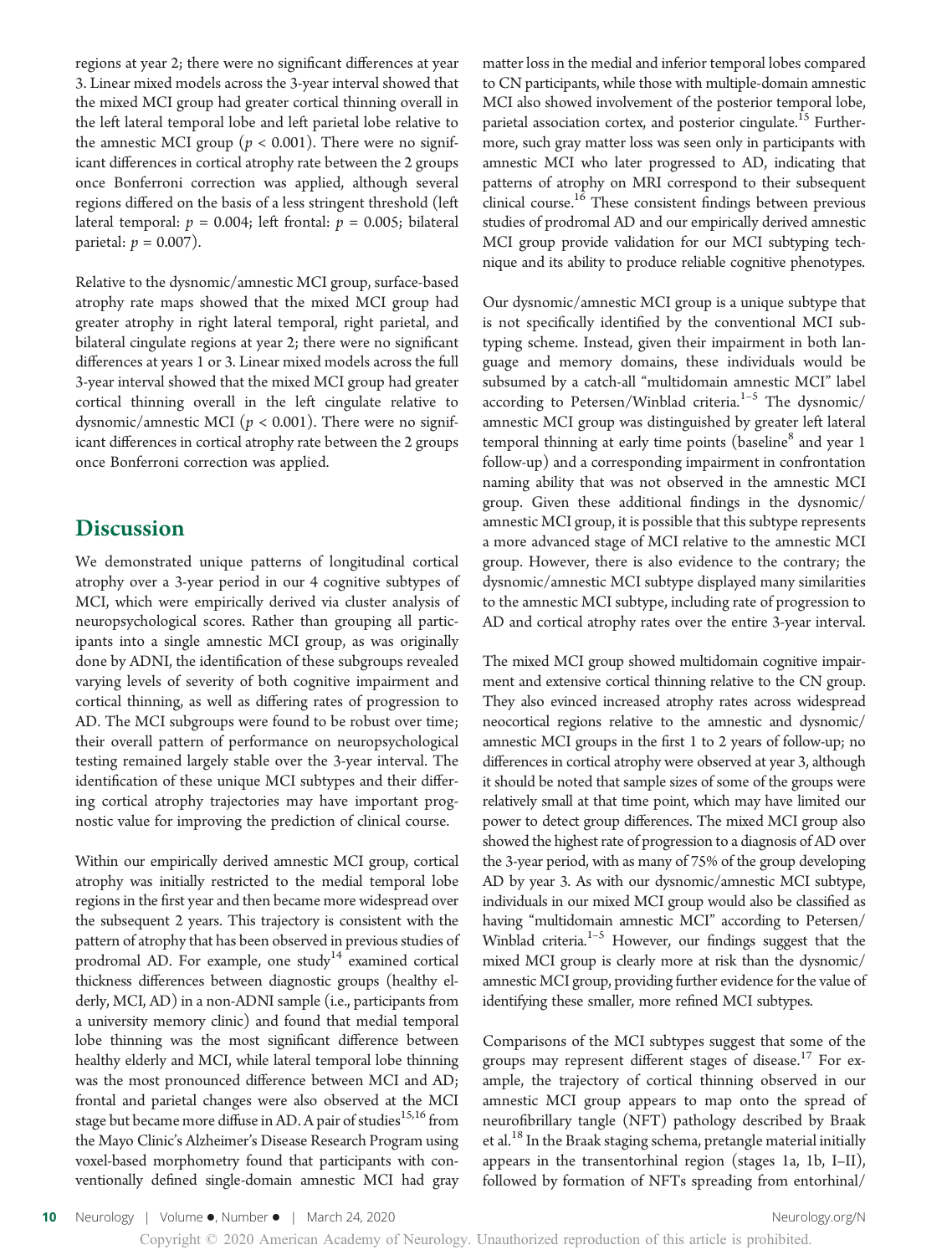medial temporal cortex to adjacent neocortical association areas (e.g., lateral temporal and frontal cortices; stages III– IV).<sup>18</sup> Thus, it is possible that the observed longitudinal cortical atrophy pattern in our amnestic MCI subtype may reflect the accumulation and progression of underlying NFT pathology. Similarly, it could be speculated that the mixed MCI group may be closer to the later stages (V–VI) based on the Braak staging schema in which NFT pathology becomes more widespread, moving to primary and secondary cortical regions.<sup>18</sup>

As many as one-third of the participants in the ADNI MCI cohort were classified into the CDN group, $6$  a subgroup who were diagnosed with MCI based on the ADNI diagnostic method<sup>5</sup> (i.e., subjective memory complaint, delayed memory for 1 story, cognitive screening measure, clinical judgment) but scored within normal limits on more extensive neuropsychological testing. Our research group has conducted a number of studies examining this CDN group and has found them to have normal CSF biomarkers of β-amyloid and tau, $<sup>6</sup>$ </sup> normal β-amyloid burden on PET imaging,<sup>7</sup> and normal cortical thickness<sup>8</sup> at baseline. Longitudinal data have also shown that the CDN group remains functionally independent over time, $19$  overreports subjective cognitive difficulty despite normal objective cognitive performance over time,<sup>20</sup> and shows a low rate of progression to dementia.<sup>6</sup> In the current study, the CDN group showed consistently normal neuropsychological performance across visits and exhibited cortical atrophy that was largely comparable to that of the CN group over the 3-year follow-up period. Taken together, the data strongly suggest that ADNI's diagnostic criteria for MCI produce a high rate of falsepositive diagnostic errors, secondary to the unreliability of using a single test score to diagnose MCI<sup>21,22</sup> and the lack of relationship between subjective memory complaints and objective performance.<sup>20,23</sup> This issue is not specific to ADNI; large false-positive MCI groups have been identified in other samples when the conventional diagnostic criteria are used, including community-based samples<sup>24</sup> and clinical trials.<sup>25</sup>

Despite largely normal cortical thickness over the 3-year period, results showed that the CDN group had greater atrophy relative to the CN group in some medial temporal lobe regions at the year 2 follow-up visit. In addition, 5 individuals in the CDN group progressed to a diagnosis of AD. Incorporation of additional neuropsychological measures and additional cognitive domains (e.g., visuospatial) into our classification of empirically derived MCI subtypes may improve classification accuracy (i.e., those 5 individuals may have been moved to an impaired MCI subtype). $24,26$  However, this was limited by ADNI's relatively brief neuropsychological battery, and previous work has shown that visuospatial measures available in ADNI have psychometric properties (e.g., ceiling effect) that limit their ability to discriminate between normal and mildly impaired individuals.<sup>26</sup> Nonetheless, this small cost in sensitivity is outweighed by greatly increased specificity, as the vast majority of participants in the CDN group appear to be better categorized as CN rather than MCI. Improvement in the specificity of an MCI diagnosis has substantial implications for the selection of participants for clinical trials in that accurate MCI diagnoses and removal of false positives at study enrollment can lead to more efficient trials and more robust study findings.<sup>25</sup> False-positive MCI diagnoses may also have clinical implications, including psychological consequences that could result from an inaccurate diagnosis or the potential for inappropriate medication use.

A limitation of the current study was our inability to examine cortical atrophy trajectories in participants who met criteria for a nonamnestic MCI subtype as ADNI's intention is to recruit only participants with amnestic MCI. This also limited our ability to investigate less common variants<sup>27</sup> of AD and their cortical thickness profiles, reducing the generalizability of the findings. That said, the ADNI MCI criteria are highly representative of those used for participant selection in clinical tri $als<sup>28</sup>$ ; therefore, findings in the current sample are at least partly representative of the population of interest. Our investigation of cortical atrophy differences obviated the possibility of examining subcortical structures (e.g., hippocampus, thalamus, putamen) that have been shown to play an important role in AD pathogenesis,<sup>29,30</sup> and future work investigating group differences in atrophy of subcortical regions is warranted. Another weakness of the current study was attrition over the 3 year follow-up period. Although attrition was not related to demographic variables and did not differ across MCI subtypes, there may still be important differences between individuals who completed each follow-up visit and those who did not. Lastly, the ADNI sample tends to be well educated and relatively homogeneous with regard to ethnic and racial diversity, which limits the generalizability of our findings.

Strengths of this study include the longitudinal design, examination of cortical atrophy both at the vertex-wise level and in lobar ROIs, application of a novel MCI subtyping technique, and examination of longitudinal stability of the cluster groups. The identification of unique cortical atrophy trajectories has clear prognostic value, given previous research showing an association between regional cortical atrophy rates in MCI and a corresponding domain-specific decline in cognition.<sup>31</sup> Our findings show that ADNI's purported amnestic MCI sample is heterogeneous and can be broken down into more refined cognitive subtypes with unique profiles of cortical atrophy and differing rates of progression to AD. Our cluster analysis method produces robust MCI subtypes that have been shown to be highly robust and stable across cohorts.<sup>24,25,32</sup> Identification of these novel MCI subtypes can reduce false-positive diagnostic errors, improve the prediction of clinical course, and promote greater specificity of cognitive signatures to underlying pathology. Such improvements have clear implications for the selection of participants for clinical trials aimed at finding diseasemodifying therapies of AD and for providing more precise risk assessments for individuals diagnosed with MCI.

#### Study funding

This work was supported by the Alzheimer's Association (AARG-17-500358 to E.C.E.; AARF-17-528918 to K.R.T.),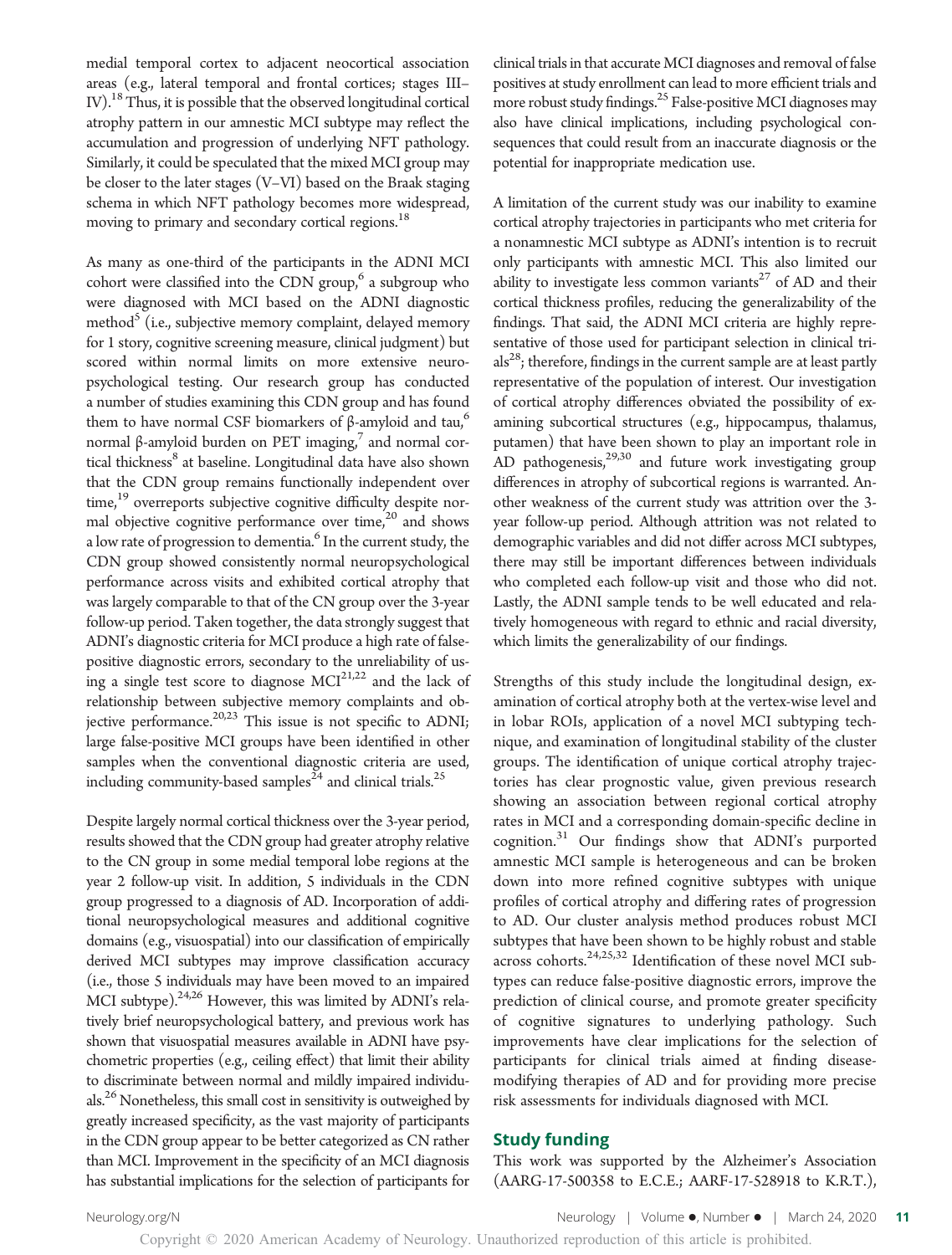the US Department of Veterans Affairs Clinical Sciences Research and Development Service (Career Development Award-2 1IK2 CX001415 to E.C.E.), and the NIH (R01 AG049810 and R01 AG054049 to M.W.B.; K24 AG026431 to M.W.B.; R01 NS065838 to C.R.M.; San Diego State University Advancing Diversity in Aging Research Program R25 AG043364). Data collection and sharing for this project were funded by the ADNI (NIH grant U01 AG024904) and Department of Defense ADNI (Department of Defense award W81XWH-12-2-0012). ADNI is funded by the National Institute on Aging, by the National Institute of Biomedical Imaging and Bioengineering, and through generous contributions from the following: AbbVie, Alzheimer's Association; Alzheimer's Drug Discovery Foundation; Araclon Biotech; Bio-Clinica, Inc; Biogen; Bristol-Myers Squibb Co; CereSpir, Inc; Cogstate; Eisai Inc; Elan Pharmaceuticals, Inc; Eli Lilly and Com EuroImmun; F. Hoffmann-La Roche Ltd and its affiliated company Genentech, Inc; Fujirebio; GE Healthcare; IXICO Ltd; Janssen Alzheimer Immunotherapy Research & Development, LLC; Johnson & Johnson Pharmaceutical Research & Development LLC.; Lumosity; Lundbeck; Merck & Co, Inc; Meso Scale Diagnostics, LLC; NeuroRx Research; Neurotrack Technologies; Novartis Pharmaceuticals Corp; Pfizer Inc; Piramal Imaging; Servier; Takeda Pharmaceutical Co; and Transition Therapeutics. The Canadian Institutes of Health Research is providing funds to support ADNI clinical sites in Canada. Private sector contributions are facilitated by the Foundation for the NIH [\(fnih.org\)](http://www.fnih.org). The grantee organization is the Northern California Institute for Research and Education, and the study is coordinated by the Alzheimer's Therapeutic Research Institute at the University of Southern California. ADNI data are disseminated by the Laboratory for Neuro Imaging at the University of Southern California.

#### **Disclosure**

E. Edmonds, A. Weigand, S. Hatton, A. Marshall, K. Thomas, and D. Ayala report no disclosures relevant to the manuscript. M. Bondi is a consulting editor for the Journal of the International Neuropsychological Society; serves as a consultant for Eisai, Novartis, and Roche; and receives royalties from Oxford University Press. C. McDonald reports no disclosures relevant to the manuscript. Go to [Neurology.org/N](https://n.neurology.org/lookup/doi/10.1212/WNL.0000000000009462) for full disclosures.

#### Publication history

Received by Neurology May 20, 2019. Accepted in final form December 4, 2019.

#### Appendix 1 Authors

| <b>Name</b>                        | Location                                                                              | Contribution                                                                                                                |
|------------------------------------|---------------------------------------------------------------------------------------|-----------------------------------------------------------------------------------------------------------------------------|
| Emily C.<br>Edmonds,<br><b>PhD</b> | VA San Diego Healthcare<br>System; University of<br>California San Diego, La<br>Iolla | Designed and<br>conceptualized study;<br>acquired the data; analyzed<br>and interpreted the data;<br>drafted the manuscript |

| Appendix 1                     | (continued)                                                                           |                                                                                                                                                         |
|--------------------------------|---------------------------------------------------------------------------------------|---------------------------------------------------------------------------------------------------------------------------------------------------------|
| Name                           | Location                                                                              | Contribution                                                                                                                                            |
| Alexandra<br>J. Weigand,<br>BА | San Diego State University/<br>University of California San<br>Diego                  | Designed and<br>conceptualized study;<br>analyzed and interpreted<br>the data; revised the<br>manuscript for intellectual<br>content                    |
| Sean N.<br>Hatton.<br>PhD      | University of California San<br>Diego, La Jolla                                       | Designed and<br>conceptualized study;<br>acquired the data; analyzed<br>and interpreted the data;<br>revised the manuscript for<br>intellectual content |
| Anisa J.<br>Marshall,<br>ΜS    | University of Southern<br>California, Los Angeles                                     | Acquired the data; revised<br>the manuscript for<br>intellectual content                                                                                |
| Kelsey R.<br>Thomas,<br>PhD    | VA San Diego Healthcare<br>System; University of<br>California San Diego, La<br>Jolla | Analyzed and interpreted<br>the data; revised the<br>manuscript for intellectual<br>content                                                             |
| Daniela A.<br>Ayala, BS        | San Diego State University,<br>СA                                                     | Acquired the data; revised<br>the manuscript for<br>intellectual content                                                                                |
| Mark W.<br>Bondi, PhD          | VA San Diego Healthcare<br>System; University of<br>California San Diego, La<br>Jolla | Designed and<br>conceptualized study;<br>interpreted the data;<br>revised the manuscript for<br>intellectual content                                    |
| Carrie R.<br>McDonald,<br>PhD  | University of California San<br>Diego, La Jolla                                       | Designed and<br>conceptualized study;<br>acquired the data;<br>interpreted the data;<br>revised the manuscript for<br>intellectual content              |

#### Appendix 2 Coinvestigators

A complete listing of ADNI investigators can be found at in the coinvestigators list at [links.lww.com/WNL/B86.](http://links.lww.com/WNL/B86)

#### References

- 1. Petersen RC, Smith GE, Waring SC, Ivnik RJ, Tangalos EG, Kokmen E. Mild cognitive impairment: clinical characterization and outcome. Arch Neurol 1999;56: 303–308.
- 2. Petersen RC. Mild cognitive impairment as a diagnostic entity. J Intern Med 2004; 256:183–194.
- 3. Petersen RC, Morris JC. Mild cognitive impairment as a clinical entity and treatment target. Arch Neurol 2005;62:1160–1163.
- 4. Winblad B, Palmer K, Kivipelto M, et al. Mild cognitive impairment: beyond controversies, towards a consensus: report of the International Working Group on Mild Cognitive Impairment. J Intern Med 2004;256:240–246.
- 5. Petersen RC, Aisen PS, Beckett LA, et al. Alzheimer's Disease Neuroimaging Initiative (ADNI): clinical characterization. Neurology 2010;74:201–209.
- 6. Edmonds EC, Delano-Wood L, Clark LR, et al. Susceptibility of the conventional criteria for mild cognitive impairment to false-positive diagnostic errors. Alzheimers Dement 2015;11:415–424.
- 7. Bangen KJ, Clark AL, Werhane M, et al. Cortical amyloid burden differences across empirically-derived mild cognitive impairment subtypes and interaction with APOE e4 genotype. J Alzheimers 2016;52:849–861.
- 8. Edmonds EC, Eppig J, Bondi MW, et al. Heterogeneous cortical atrophy patterns in MCI not captured by conventional diagnostic criteria. Neurology 2016;87: 2108–2116.
- 9. Desikan RS, Segonne F, Fischl B, et al. An automated labeling system for subdividing the human cerebral cortex on MRI scans into gyral based regions of interest. Neuroimage 2006;31:968–980.
- 10. Holland D, Dale AM. Nonlinear registration of longitudinal images and measurement of change in regions of interest. Med Image Anal 2011;15:489–497.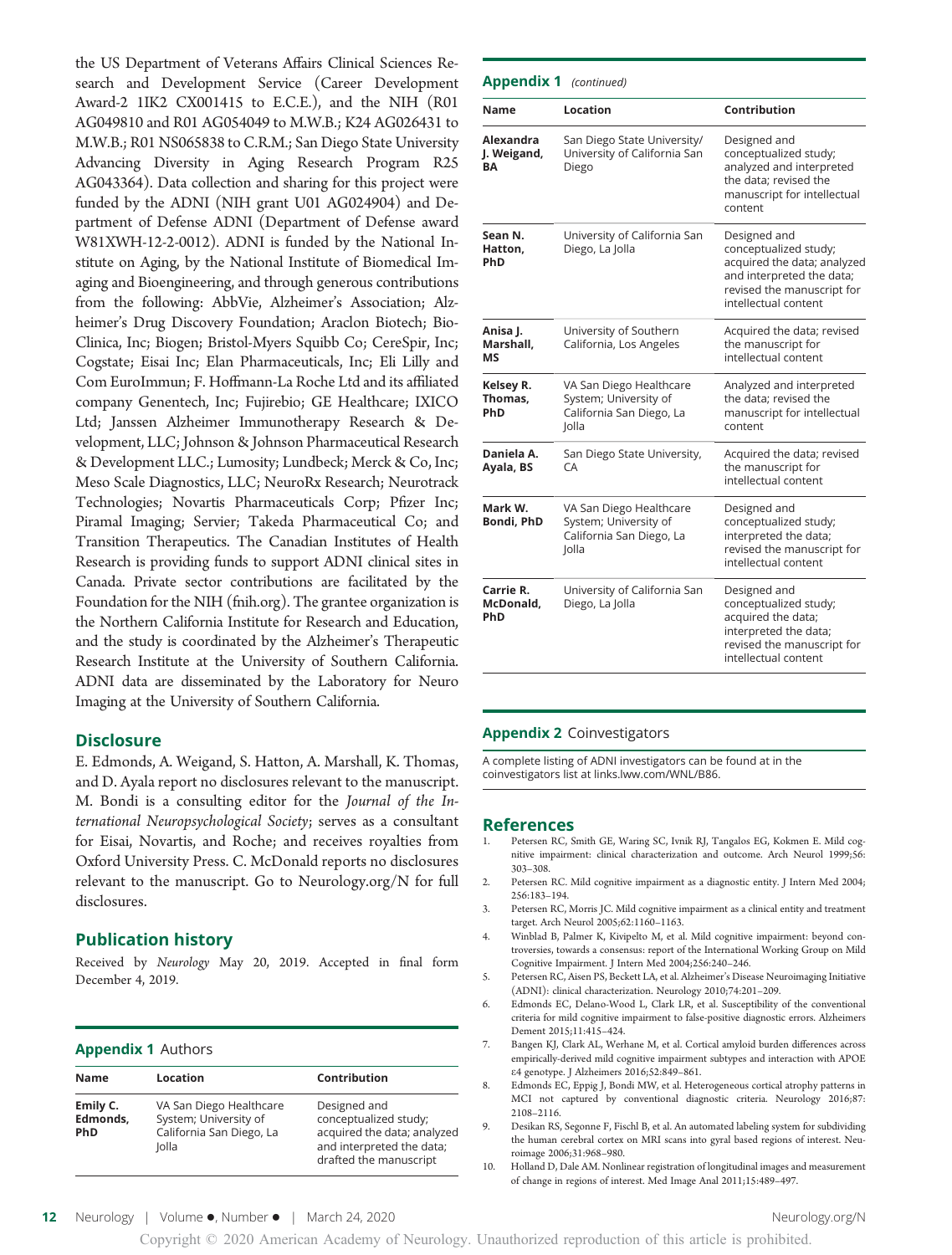- Fischl B, Sereno MI, Tootell RB, Dale AM. High-resolution intersubject averaging and a coordinate system for the cortical surface. Hum Brain Mapp 1999;8:272–284.
- 12. Singer JD, Willett JB. Applied Longitudinal Data Analysis: Modeling Change and Event Occurrence. New York: Oxford University Press; 2003.
- 13. Shaw LM, Vanderstichele H, Knapik-Czajka M, et al. Cerebrospinal fluid biomarker signature in Alzheimer's Disease Neuroimaging Initiative subjects. Ann Neurol 2009; 65:403–413.
- 14. Singh V, Chertkow H, Lerch JP, Evans AC, Dorr AE, Kabani NJ. Spatial patterns of cortical thinning in mild cognitive impairment and Alzheimer's disease. Brain 2006;129:2885–2893.
- 15. Whitwell JL, Petersen RC, Negash S, et al. Patterns of atrophy differ among specific subtypes of mild cognitive impairment. Arch Neurol 2007;64:1130–1138.
- 16. Whitwell JL, Shiung MM, Przybelski BS, et al. MRI patterns of atrophy associated with progression to AD in amnestic mild cognitive impairment. Neurology 2008;70:512–520.
- 17. Edmonds EC, McDonald CR, Marshall A, et al. Early versus late MCI: improved MCI staging using a neuropsychological approach. Alzheimers Dement 2019;15:699–708.
- 18. Braak H, Thal DR, Ghebremedhin E, Del Tredici K. Stages of the pathological process of Alzheimer's disease: age categories from 1 to 100 years. J Neuropathol Exp Neurol 2011;70:960–969.
- 19. Thomas KR, Edmonds EC, Delano-Wood L, Bondi MW. Longitudinal trajectories of informant-reported daily functioning in empirically defined subtypes of mild cognitive impairment. J Int Neuropsychol Soc 2017;23:521–527.
- 20. Edmonds EC, Weigand AJ, Thomas KR, et al. Increasing inaccuracy of self-reported subjective cognitive complaints over 24 months in empirically derived subtypes of mild cognitive impairment. J Int Neuropsychol Soc 2018;24:842–853.
- 21. Brooks BL, Iverson GL, Holdnack JA, Feldman HH. Potential for misclassification of mild cognitive impairment: a study of memory scores on the Wechsler Memory Scale-III in healthy older adults. J Int Neuropsychol Soc 2008;14:463–478.
- 22. Bondi MW, Edmonds EC, Jak AJ, et al. Neuropsychological criteria for mild cognitive impairment improves diagnostic precision, biomarker associations, and prediction of progression. J Alzheimers Dis 2014;42:275–289.
- Lenehan ME, Klekociuk SZ, Summers MJ. Absence of a relationship between subjective memory complaint and objective memory impairment in mild cognitive impairment (MCI): is it time to abandon subjective memory complaint as an MCI diagnostic criterion? Int Psychogeriatr 2012;24:1505–1514.
- 24. Clark LR, Delano-Wood L, Libon DJ, et al. Are empirically derived subtypes of mild cognitive impairment consistent with conventional subtypes? J Int Neuropsychol Soc 2013;19:635–645.
- 25. Edmonds EC, Ard MC, Edland SD, Galasko DR, Salmon DP, Bondi MW. Unmasking the benefits of donepezil via psychometrically precise identification of mild cognitive impairment: a secondary analysis of the ADCS vitamin E and donepezil in MCI study. Alzheimers Dement 2017;4:11–18.
- 26. Eppig JS, Edmonds EC, Campbell L, Sanderson-Cimino M, Delano-Wood L, Bondi WM. Statistically derived subtypes and associations with cerebrospinal fluid and genetic biomarkers in mild cognitive impairment: a latent profile analysis. J Int Neuropsychol Soc 2017;23:564–576.
- 27. Murray ME, Graff-Radford NR, Ross OA, Petersen RC, Duara R, Dickerson DW. Neuropathologically defined subtypes of Alzheimer's disease with distinct clinical characteristics: a retrospective study. Lancet Neurol 2011;10:785–796.
- 28. Petersen RC, Thomas RG, Grundman M, et al. Vitamin E and donepezil for the treatment of mild cognitive impairment. N Engl J Med 2005;352:2379–2388.
- 29. Cash DM, Ridgway GR, Liang Y, et al. The pattern of atrophy in familial Alzheimer disease: volumetric MRI results from the DIAN study. Neurology 2013;81:1425–1433.
- 30. Pini L, Pievani M, Bocchetta M, et al. Brain atrophy in Alzheimer's disease and aging. Aging Res Rev 2016;30:25–48.
- 31. McDonald CR, Gharapetian L, McEvoy LK, et al. Relationship between regional atrophy rates and cognitive decline in mild cognitive impairment. Neurobiol Aging 2012;33:242–253.
- 32. Machulda MM, Lundt ES, Albertson SM, et al. Neuropsychological subtypes of incident mild cognitive impairment in the Mayo Clinic Study of Aging. Alzheimers Dement 2019;15:878–887.